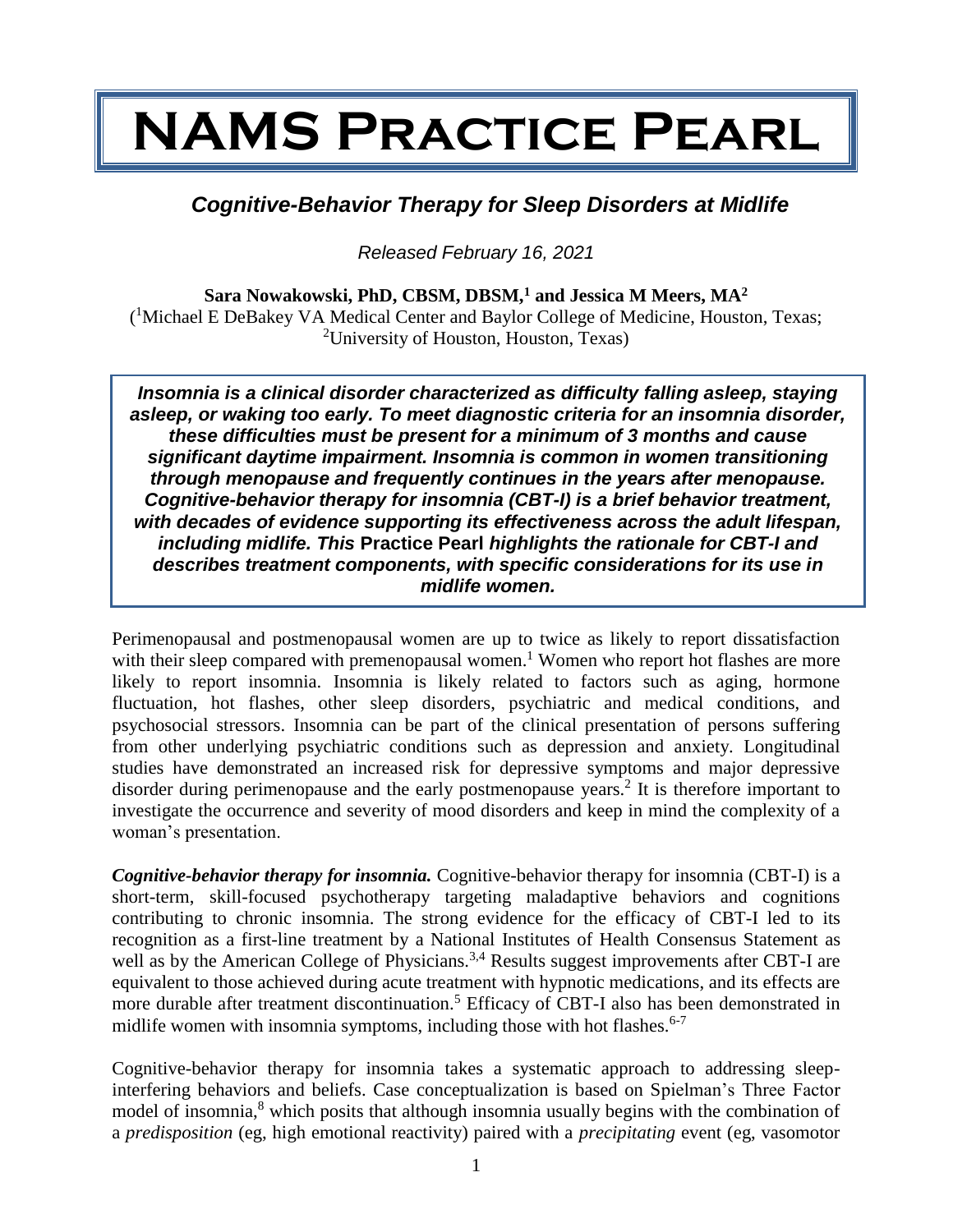symptoms, depression), the transition to chronic insomnia is usually *perpetuated* by increased sleep effort and compensatory strategies (eg, increasing time spent in bed). Increased effort to induce sleep in response to distress about poor sleep is thought to lead to conditioned arousal (whereby the bed becomes a cue for arousal rather than sleep) and maintains the sleep problem even after the causative factors are eliminated.

*Components of cognitive-behavior therapy for insomnia.* The core components of CBT-I are delivered across four to six sessions and consist of psychoeducation, sleep restriction, stimulus control, cognitive restructuring, and sleep hygiene education. Throughout treatment, patients are asked to keep a daily sleep log in which they report estimated bed and wake times, time to fall asleep, and length of time they spent awake during the night.

**Psychoeducation.** Psychoeducation increases a patient's ability to understand the rationale behind behavior recommendations and elicits patient investment to motivate behavior change. When considering how to tailor CBT-I to midlife women, it can be helpful to explain predisposing and precipitating factors in the context of midlife and menopause symptoms. Discussing common changes in mood and life stress that often accompany the menopause transition may be normalizing and destigmatizing.

*Sleep-restriction therapy*. Sleep-restriction therapy addresses the mismatch between the amount of time spent in bed and the amount of time spent asleep. The goal is to consolidate sleep by restricting the time spent in bed in order to build a patient's homeostatic drive for sleep. First, a patient's current sleep habits and schedule are assessed, including the time at which the patient gets into and out of bed, the total amount of time spent in bed (hours between getting into and out of bed), and sleep duration (time spent asleep). Bed and rise times are then prescribed by the provider on the basis of the patient's average sleep duration. For example, a patient with an average time in bed of 8.5 hours and average sleep duration of 7 hours would be prescribed a new time in bed of 7 hours (usually by making bedtime later). Continued completion of sleep logs allows for the monitoring of sleep and making adjustment accordingly. As sleep efficiency (calculated as a percentage of time asleep over time in bed multiplied by 100) increases, time in bed is lengthened in 15- to 30-minute increments over subsequent weeks until optimal sleep quality and quantity is achieved.

*Stimulus control.* Stimulus control applies principles of classic conditioning theory in order to strengthen conditioned associations between the bed and bedroom as cues for sleep. The bed and bedroom often become associated with frustration, intrusive thoughts, distress, and elevated physiologic arousal in patients having trouble sleeping. This, in turn, perpetuates the inability to sleep because the bed becomes associated with wakefulness. Stimulus control extinguishes the negative conditioned arousal response to the bed and bedroom. The patient is instructed to get into bed only when sleepy and get out of bed when unable to sleep for more than 15 minutes. Patients are encouraged to engage in quiet, relaxing activities away from the bed and bedroom until sleepy, at which time they return to bed. Consistent wake times and avoiding napping during the day further enhance treatment effects.

*Cognitive restructuring.* Cognitive restructuring is designed to challenge maladaptive beliefs and attitudes maintaining insomnia. Worrying, faulty attributions, or unrealistic expectations of sleep increase emotional distress, exacerbating disturbed sleep (for example, "If I don't get my 8 hours of sleep, I'm useless"). Challenging unhelpful beliefs about sleep ultimately decreases sleep-related anxiety and arousal. The patient is encouraged to examine her thoughts through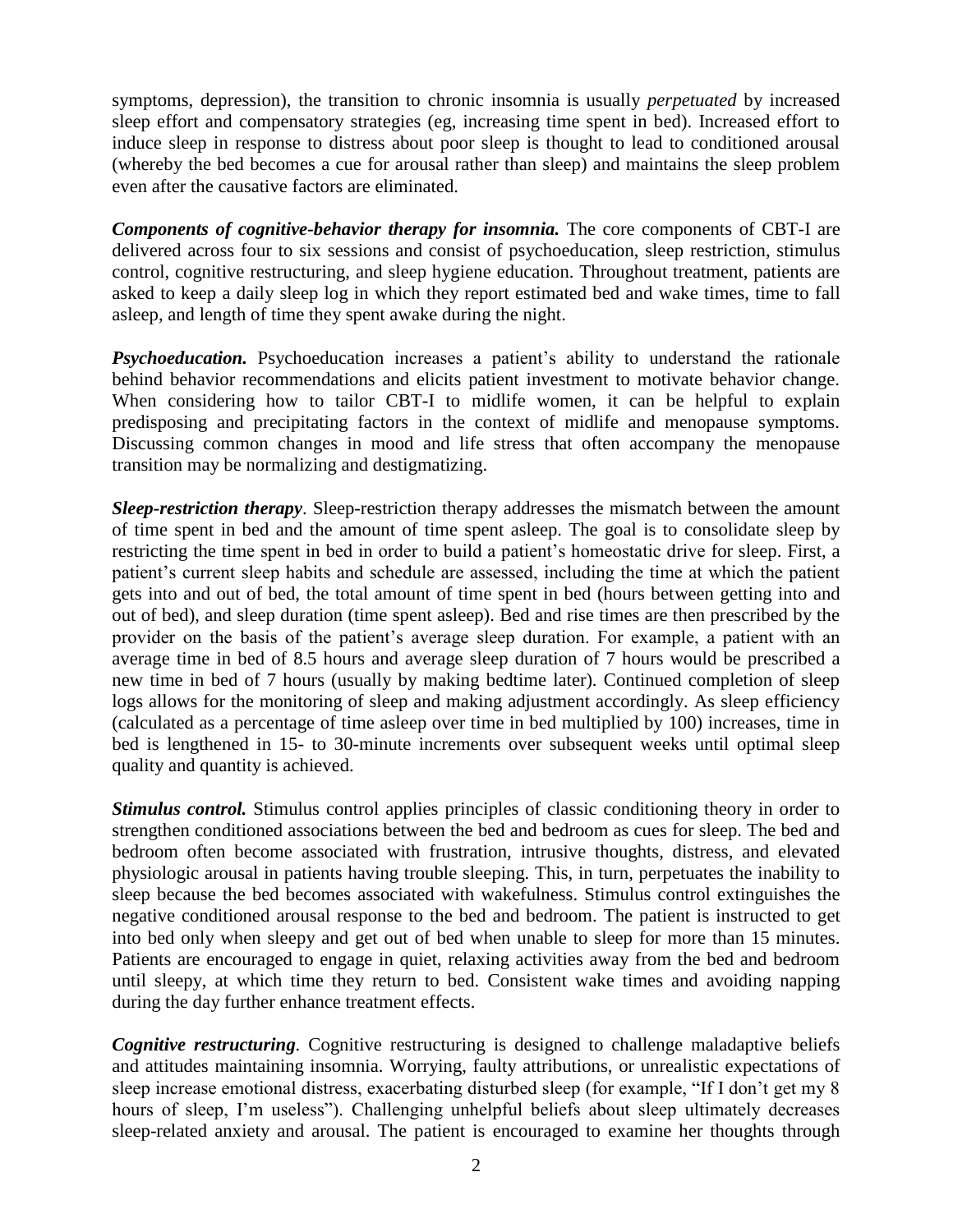guided discovery, viewing them as one of many possible interpretations instead of absolute truth (for example, "I don't even know if I will have a hot flash tonight"). The goal is to replace these maladaptive cognitions with alternative interpretations that are more helpful and realistic (for example, "Even when I'm tired at work, I am still able to accomplish my goals").

*Sleep-hygiene education*. Sleep-hygiene education addresses environmental and behavioral factors interfering with sleep and is most effective when used in conjunction with other components of CBT-I.<sup>10</sup> Sleep-interfering factors that are addressed include caffeine and substance use (alcohol, nicotine), the bedroom environment (light, noise, temperature), and timing of daytime activities (eg, physical activity, meals). Identifying healthy sleep hygiene practices are particularly relevant for midlife women who also experience hot flashes and/or night sweats and may include wearing lighter pajamas to bed and keeping a second pair near the bed, lowering the thermostat, using a fan or cooling device, lighter bedding, and layering clothes and bedding.

*Resources***.** Clinicians who suspect insomnia in their patients may consider referring them to a sleep medicine clinic or behavior sleep medicine provider for evaluation. The Society of Behavioral Sleep Medicine provides a list of board-certified sleep medicine provider members on their website (www.behavioralsleep.org/index.php/society-of-behavioral-sleep-medicineproviders/member-providers). For less-complex patients, clinicians may consider providing selfmanagement resources developed by the US Department of Veteran Affairs for insomnia. These resources are feely available and accessible to the general public, including a self-management workbook (www.veterantraining.va.gov/insomnia/workbook.pdf) and a fully automated 6-week online CBT-I program, *Pathway to Better Sleep* (www.veterantraining.va.gov/insomnia/).

*Pearls.* Cognitive-behavior therapy for insomnia is an effective treatment for insomnia disorder across women's lifespans, including during midlife and the menopause transition. It is considered the first-line approach to treating insomnia by the American College of Physicians. Given the relatively high prevalence rate of sleep complaints in midlife women, clinicians should ask about their patients' sleep patterns and satisfaction with sleep as a part of routine care, and if needed, provide their patients with appropriate resources or referral.

## **References**

- 1. National Institutes of Health. National Institutes of Health State-of-the-Science Conference statement: management of menopause-related symptoms. *Ann Intern Med* 2005;142: 1003-1013.
- 2. Bromberger JT, Schott L, Kravitz HM, Joffe H. Risk factors for major depression during midlife among a community sample of women with and without prior major depression: are they the same or different? *Psychol Med* 2015;45:1653-1664.
- 3. National Institutes of Health State of the Science Conference statement on Manifestations and Management of Chronic Insomnia in Adults, June 13-15, 2005. *Sleep* 2005;28: 1049-1057.
- 4. Qaseem A, Kansagara D, Forciea MA, Cooke M, Denberg TD; Clinical Guidelines Committee of the American College of Physicians. Management of chronic insomnia disorder in adults: a clinical practice guideline from the American College of Physicians. *Ann Intern Med* 2016;165:125-133.
- 5. Morin CM, Colecchi C, Stone J, Sood R, Brink D. Behavioral and pharmacological therapies for late-life insomnia: a randomized controlled trial. *JAMA* 1999;281:991-999.